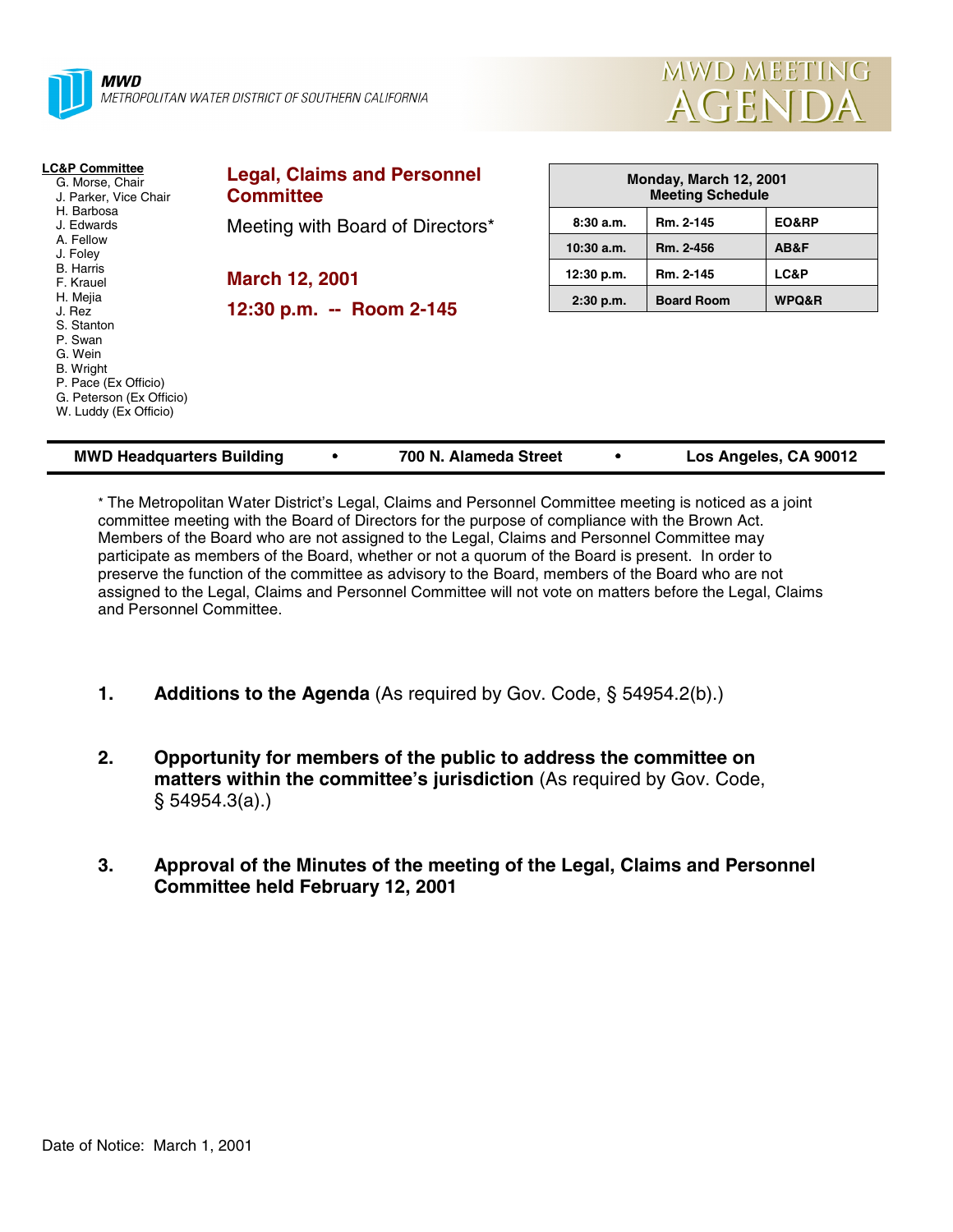## **4. OTHER MATTERS**

- 6Fa. Report on Colorado River matters, including negotiations to develop a California plan for river operations, settlement of the San Luis Rey water rights dispute, Salton Sea issues, and resolution of remaining issues in Arizona v. California before U.S. Supreme Court. (LC&P) **[Any discussion of real property negotiations will be held in closed session. Conference with real property negotiators; agency negotiator: Paul Cunningham; negotiating parties: United States Department of the Interior, State of California, State of Nevada, State of Arizona, Palo Verde Irrigation District, Imperial Irrigation District, Coachella Valley Water District, Los Angeles Department of Water and Power, San Diego County Water Authority, Colorado River Indian Tribes Coalition, San Luis Rey Settlement Parties; property: water rights, Colorado River allocations; under negotiation: price and terms; to be heard in closed session pursuant to Gov. Code § 54956.8. Any discussion of existing litigation will be heard in closed session. Conference with legal counsel—pursuant to Gov. Code § 54956.9(a)]**
- 6Fb. Discussion of Bay-Delta related issues; including progress on developing and implementing the CALFED program; potential litigation regarding the EIR/EIS for the CALFED program and the EIR for the Monterey Amendments to the State Water Contract; and State Water Resources Control Board's Phase 8 hearings to allocate responsibility to meet Bay-Delta environmental obligations. (LC&P, WPQ&R)) **[Any discussion of litigation will be held in closed session. Conference with legal counsel—(1) existing litigation; parties: water right holders in Bay-Delta watershed; to be heard in closed session pursuant to Gov. Code § 54956.9(a); (2) initiation of litigation (two potential cases); to be heard in closed session pursuant to Gov. Code § 54956.9(c)]**

## **5. CONSENT CALENDAR ITEMS – ACTION**

- 8-5 Adopt final resolution to amend contract to increase to the Fourth Level of the 1959 Survivor Benefits through the Public Employees' Retirement System. (LC&P) **(To be mailed separately)**
- **8-6** Approve Cesar Chavez's birthday as a recognized Metropolitan holiday and a paid holiday for all regular full-time employees. (LC&P)
- **8-7** Authorize entering into agreements with GeoPentech to perform feasibility investigations of the Chuckwalla Groundwater Basin and Kennedy Jenks/Todd to perform additional aquifer tests in the Hayfield Groundwater Basin. (LC&P, WPQ&R)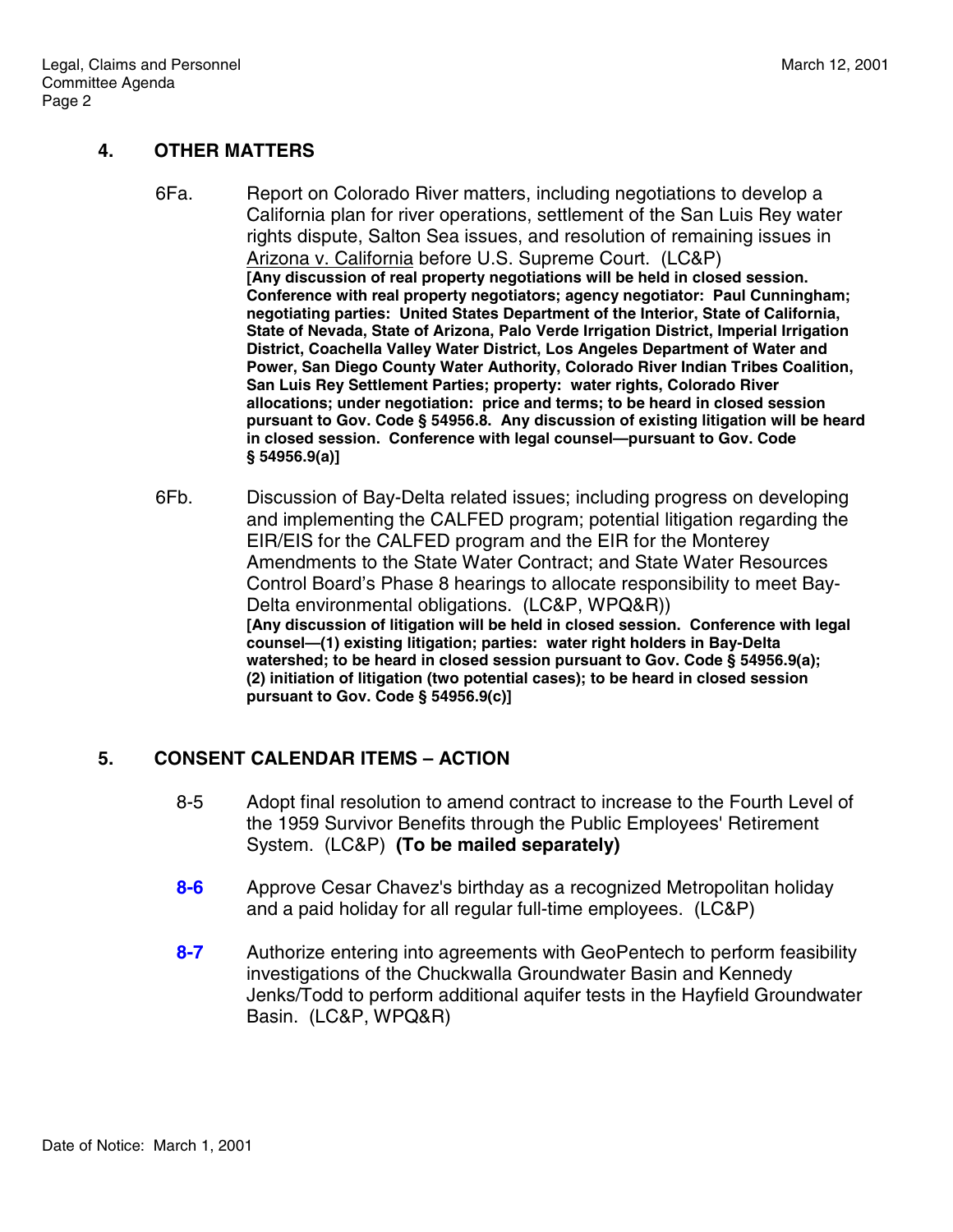# **6. OTHER BOARD ITEMS - ACTION**

- 9-4 Amendment of contract for legal services with the Law Offices of Charles S. LiMandri, and Gibbs, Giden, Locher & Turner and amendment of contract for expert services with PriceWaterhouseCoopers in Metropolitan Water District v. Hartford Fire Insurance Company, U.S.D.C. Case No. CV 00-10536-GHK (Mcx). (LC&P) **[Conference with legal counsel—existing litigation; to be heard in closed session pursuant to Gov. Code § 54956.9(a)]**
- 9-5 Ratify intervention in Natural Resources Defense Council, Inc., et al. v. United States Department of the Interior, et al., United States District Court for the Central District of California, Case No. CV-99-5246 SVW (CTx). (LC&P) **[Conference with legal counsel—initiation of litigation; to be heard in closed session pursuant to Gov. Code Section 54956.9(c)]**
- 9-10 Approval of negotiations with Management and Professional Employees Association on revised terms of Memorandum of Understanding. (LC&P) **(To be distributed at meeting) [Any conference with labor negotiators will be heard in closed session pursuant to Gov. Code § 54957.6. Agency representatives: Joseph E. Tait, Debbie Dillon. Employee organization: Management and Professional Employees Association]**

## **7. BOARD INFORMATION ITEMS**

10-7 Report on settlement with Sacramento Valley upstream interests as a potential means of resolving the State Water Resources Control Board's Phase 8 Water Rights Hearings. (LC&P) **[Conference with legal counsel—existing litigation; parties: water rights holders in Bay-Delta watershed; to be heard in closed session pursuant to Gov. Code § 54956.9(a); SWRCB consideration of alternatives to implement water quality objectives for the Bay-Delta Estuary and related matters]**

## **8. COMMITTEE ITEMS**

- a. Report on San Diego County Water Authority v. Metropolitan Water District, et al., San Diego Superior Court Case No. GIC 761526. **[Conference with legal counsel—existing litigation; to be heard in closed session pursuant to Gov. Code § 54956.9(a)]**
- b. Oral report on Inland Feeder Property Condemnation Matters and Threatened Litigation, identified by Owners' Names on **Attachment A**. **[Conference with legal counsel—existing and anticipated litigation; to be heard in closed session pursuant to Gov. Code §§ 54956.9(a) and (b)]**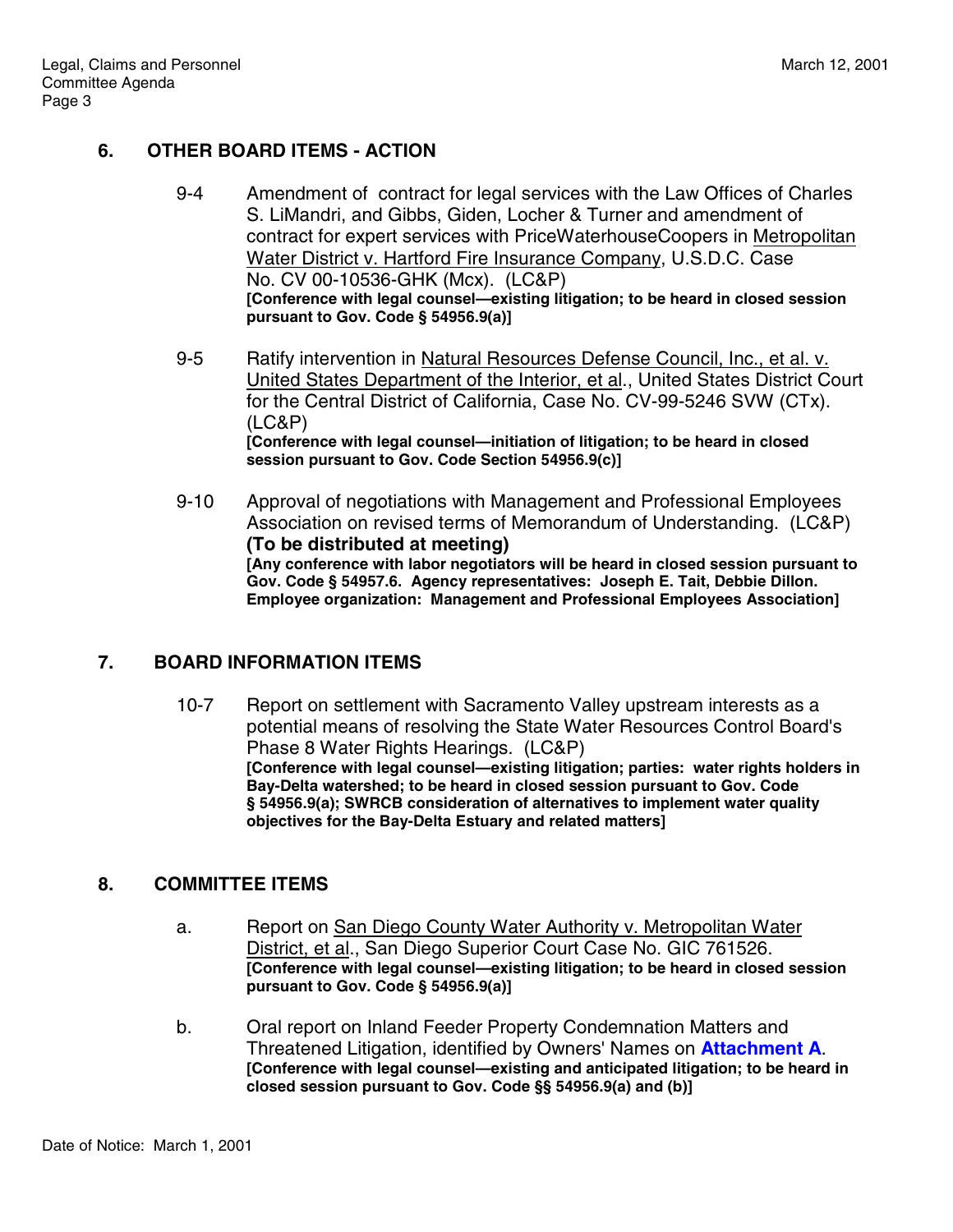c. General Counsel's Report of Monthly Activities.

#### **9. FOLLOW-UP ITEMS**

None

#### **10. ADJOURNMENT**

**NOTE:** At the discretion of the committee, all items appearing on this agenda, whether or not expressly listed for action, may be deliberated and may be subject to action by the committee.

This committee reviews items and makes a recommendation for final action to the full Board of Directors. Final action will be taken by the Board of Directors. Agendas for the meeting of the Board of Directors may be obtained from the Executive Secretary. This committee will not take any final action that is binding on the Board, even when a quorum of the Board is present.